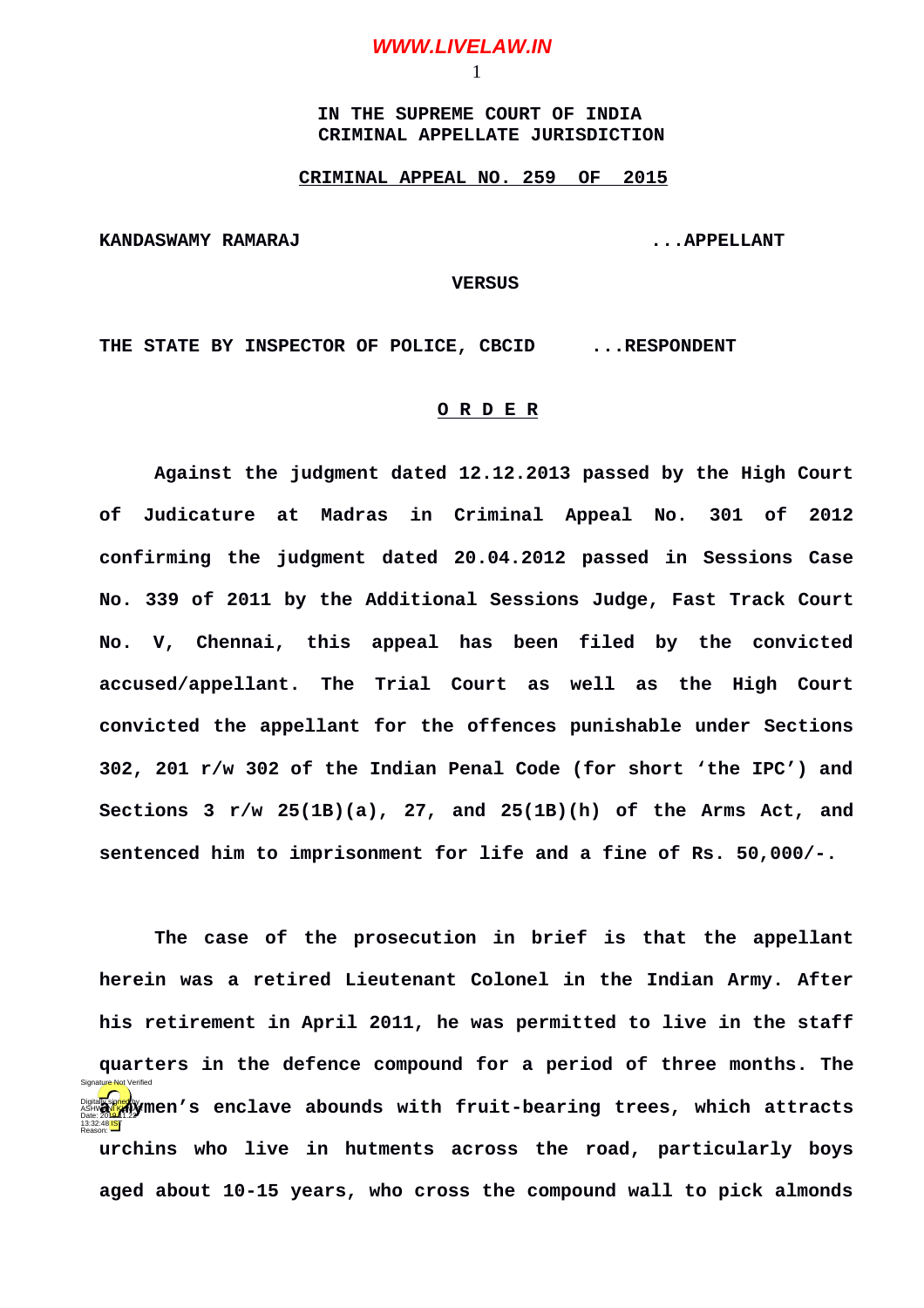**and mangoes.** 

**At about 1.30 p.m on 03.07.2011, the deceased, Dilshan, and three of his friends, Sanjay (PW-2), Praveen (PW-3) and Vignesh (PW-7), ventured into the armymen's enclave to pluck almonds and mangoes. While they were flinging stones at their targets, they suddenly heard a massive sound, following which Dilshan, the deceased, fell down on the ground. PW-2, PW-3 and PW-7 ran away from the scene. It is further the case of the prosecution that it was the appellant herein who had shot the deceased with a pistol, consequent to which the deceased sustained bullet injuries on his person and died. The distance between the appellant and the deceased was about 100 meters.**

**It is clear from the evidence that it was usual for the boys residing in the adjoining colony to enter the prohibited defence area to pluck fruits. It is also not in dispute that the appellant was residing in accommodation provided by the Army for a period of three months after his retirement.**

**It is also clear that the appellant shot the deceased while he was attempting to pluck fruit from the defence enclave. The only question is whether the appellant intended to murder the deceased.**

**As brought out in the evidence of PW-5 Jaya, a domestic help working at the appellant house, the appellant was a short-tempered person, and used to chase the boys who used to jump into the**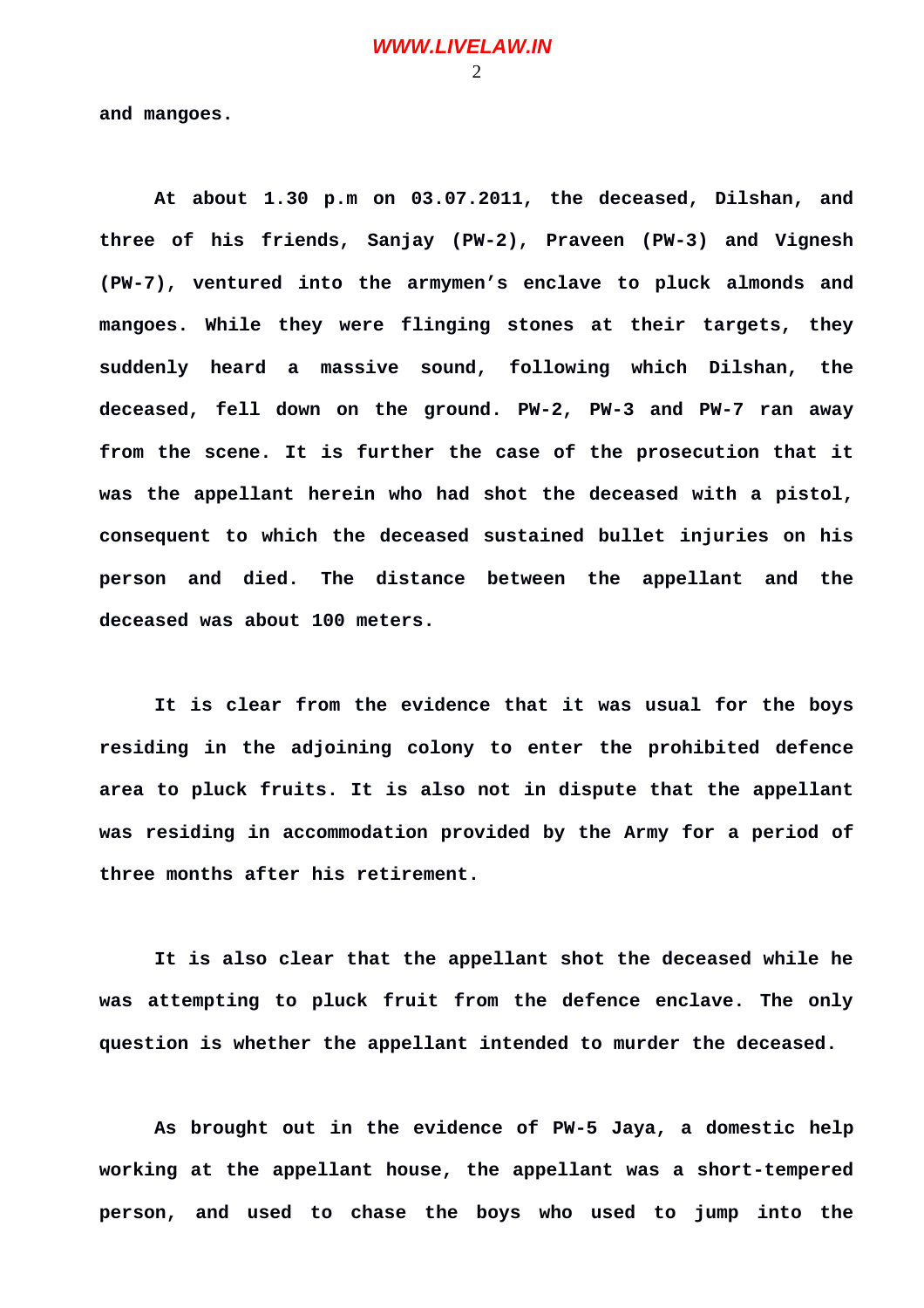3

**defence compound to pick almonds. On one occasion, the boys had even damaged the windshield of the appellant's car.**

**Having perused the evidence on record carefully, and with due regard to the temperament of the appellant during his frequent runins with the children, we are of the opinion that the appellant committed the offence in question whilst he was deprived of the power of self-control upon sudden provocation by the children. In our considered opinion, there was no calculated intention or premeditation on his part to commit the murder of the deceased. Hence, the offence committed by the appellant may fall under the first exception to Section 300 of the IPC. Consequently, it can be safely said that the appellant has committed the offence under Section 304, Part II of the IPC.**

**In view of the aforementioned discussion, we deem it fit to pass the following order:**

**The appellant is hereby convicted for the offence punishable under Section 304, Part II of the IPC, and is sentenced to undergo rigorous imprisonment for 10 years and to pay a fine of Rs. 2 lakhs, and in default of payment of this fine, to undergo further rigorous imprisonment for three years. The period of imprisonment already undergone by the appellant shall be set off as per the provisions of Section 428 of the IPC. Upon recovery of the fine, the entire amount shall be disbursed to the parents of the deceased as compensation.**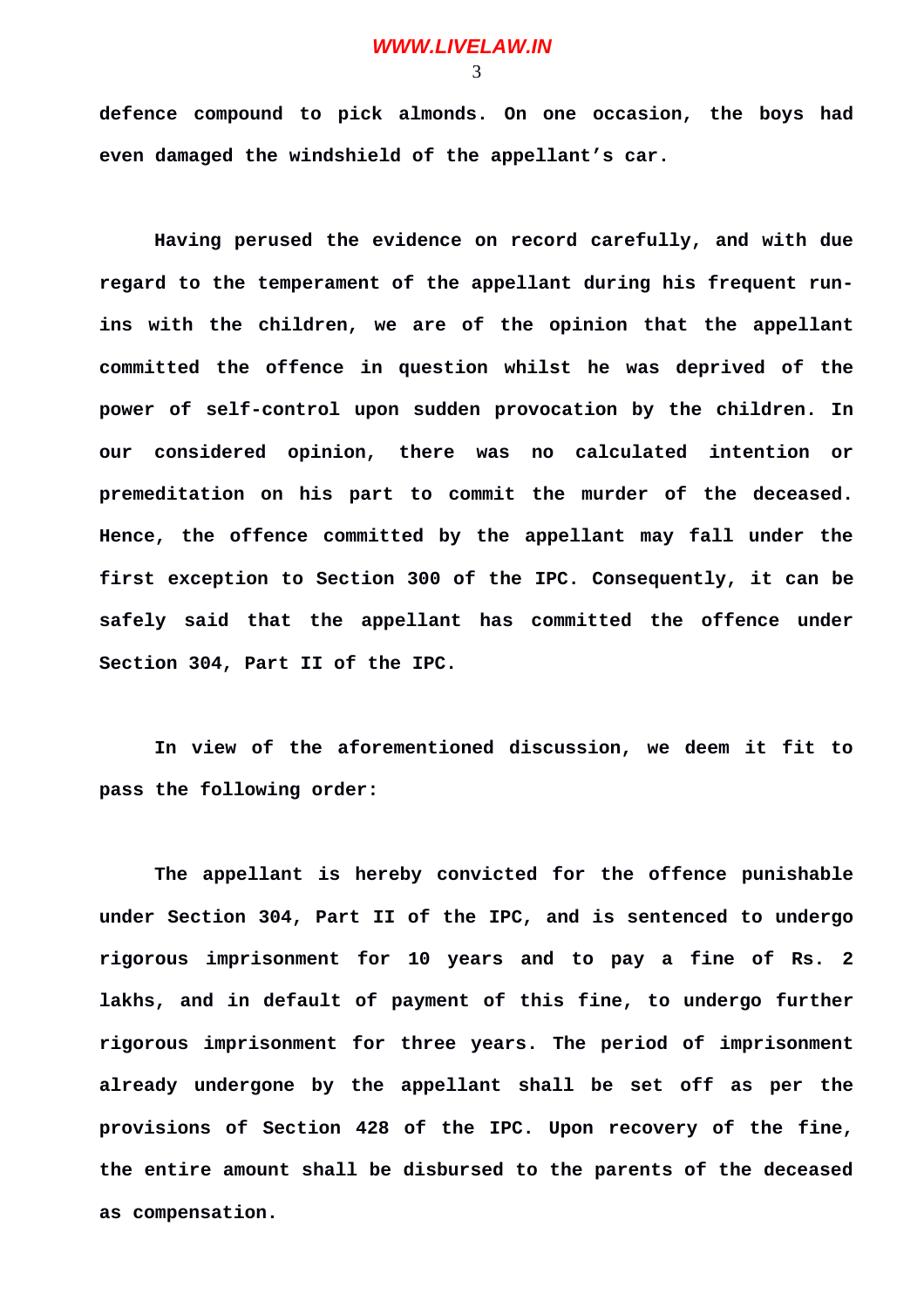## **WWW.LIVELAW.IN**

4

**The appeal is allowed in part accordingly, with the abovementioned modification in the sentence awarded.**

> **.............................J. (MOHAN M. SHANTANAGOUDAR)**

> > **...............J. (ANIRUDDHA BOSE)**

**New Delhi; November 07, 2019**